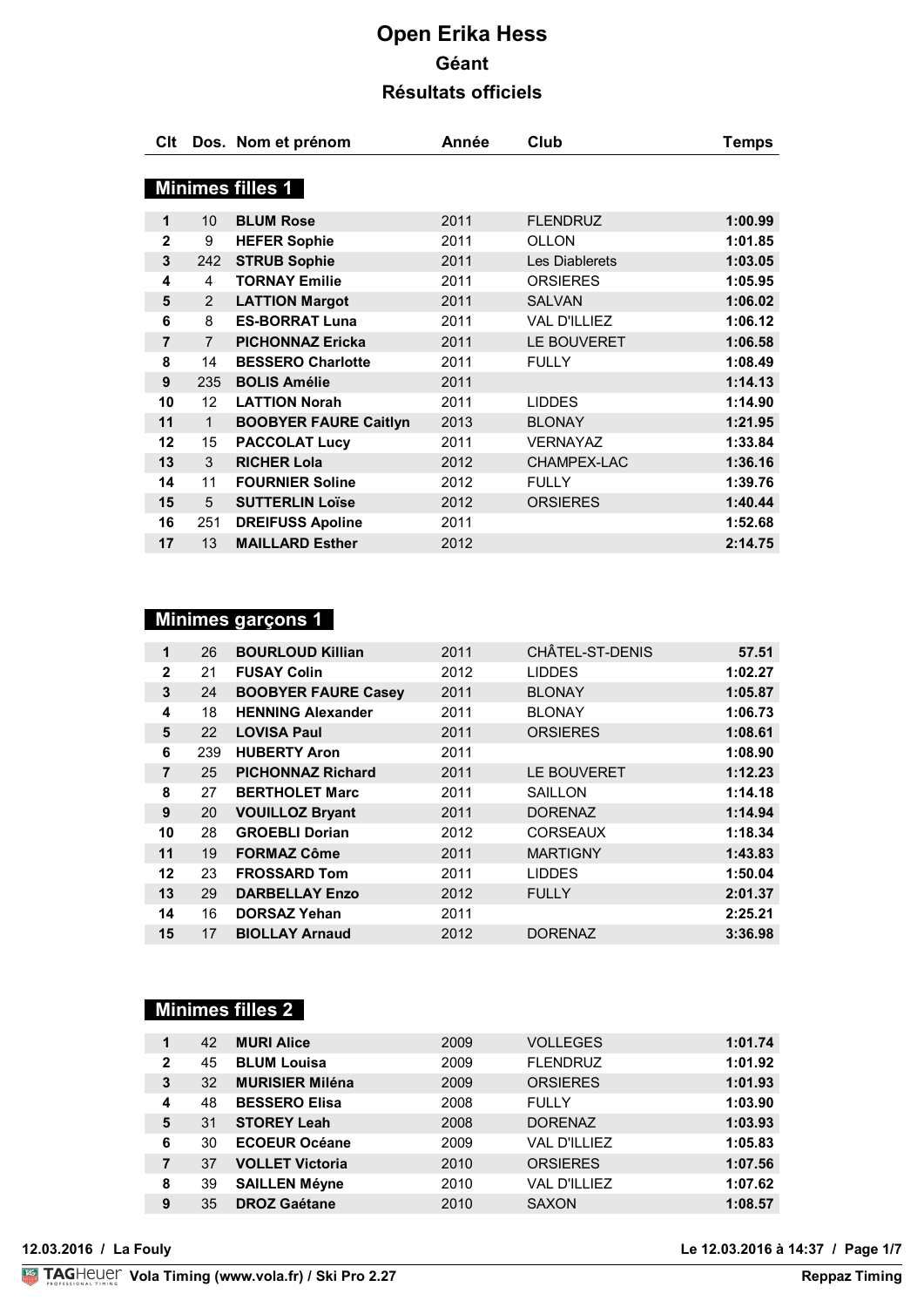| Clt |    | Dos. Nom et prénom      | Année | Club             | Temps   |
|-----|----|-------------------------|-------|------------------|---------|
|     |    |                         |       |                  |         |
| 10  | 38 | <b>FUSAY Chiara</b>     | 2010  | <b>LIDDES</b>    | 1:09.01 |
| 11  | 44 | <b>MARQUIS Marine</b>   | 2009  | <b>LIDDES</b>    | 1:10.22 |
| 12  | 43 | <b>CARRON Noélie</b>    | 2010  | <b>FULLY</b>     | 1:11.58 |
| 13  | 33 | <b>COPT Zélie</b>       | 2009  | <b>MARTIGNY</b>  | 1:11.93 |
| 14  | 46 | <b>BERTHOUD Audrey</b>  | 2008  | <b>VINZEL</b>    | 1:11.98 |
| 15  | 36 | <b>ACETI Ludovica</b>   | 2008  | CHAPELLE/ MOUDON | 1:13.49 |
| 16  | 41 | <b>TORNAY Ana</b>       | 2009  | <b>FULLY</b>     | 1:15.00 |
| 17  | 47 | <b>FORMAZ Cassiopée</b> | 2010  | <b>MARTIGNY</b>  | 1:25.14 |
| 18  | 34 | <b>STEIGER Marion</b>   | 2010  | LE VAUD          | 1:26.05 |
| 19  | 40 | <b>TORNAY Loane</b>     | 2010  | <b>ORSIERES</b>  | 1:30.61 |

#### **Minimes garçons 2**

| $\mathbf{1}$     | 73  | <b>LORETAN Sébastien</b>     | 2008 | <b>SION</b>         | 53.76   |
|------------------|-----|------------------------------|------|---------------------|---------|
| $\mathbf 2$      | 64  | <b>HURLIMANN Ethan</b>       | 2008 | OLLON               | 54.80   |
| 3                | 58  | <b>PUIPPE Thibaud</b>        | 2009 | <b>VAL D'ILLIEZ</b> | 56.43   |
| 4                | 61  | <b>SARRASIN Loïc</b>         | 2008 | <b>LIDDES</b>       | 57.99   |
| 5                | 76  | <b>GROSS Noah</b>            | 2010 | <b>LIDDES</b>       | 58.67   |
| 6                | 50  | <b>TORNAY Tom</b>            | 2009 | <b>ORSIERES</b>     | 58.75   |
| $\overline{7}$   | 49  | <b>VOISIN Dorian</b>         | 2008 | <b>VOLLEGES</b>     | 58.97   |
| 8                | 53  | <b>DARBELLAY Alex</b>        | 2009 | MARTIGNY-CROIX      | 59.17   |
| $\boldsymbol{9}$ | 74  | <b>FUSAY Camil</b>           | 2010 | <b>LIDDES</b>       | 1:01.25 |
| 10               | 54  | <b>LORETAN Nicolas</b>       | 2008 | <b>SION</b>         | 1:01.60 |
| 11               | 68  | <b>LATTION Jolan</b>         | 2008 | <b>LIDDES</b>       | 1:04.21 |
| 12               | 60  | <b>GROEBLI Robin</b>         | 2008 | <b>CORSEAUX</b>     | 1:04.34 |
| 13               | 65  | <b>MARQUIS Matis</b>         | 2008 | <b>LIDDES</b>       | 1:04.41 |
| 14               | 75  | <b>RODUIT Thibault</b>       | 2009 | <b>DORENAZ</b>      | 1:06.43 |
| 15               | 72  | <b>EIGELSREITER Emmanuel</b> | 2008 | PRAZ-DE-FORT        | 1:08.75 |
| 16               | 71  | <b>VOUILLOZ Jude</b>         | 2008 | <b>DORENAZ</b>      | 1:09.06 |
| 17               | 57  | <b>DROZ Tristan</b>          | 2010 | <b>SAXON</b>        | 1:09.49 |
| 18               | 59  | <b>NOIRJEAN Linus</b>        | 2009 | LAUSANNE            | 1:10.03 |
| 19               | 52  | <b>LOVISA Timothée</b>       | 2008 | <b>ORSIERES</b>     | 1:10.08 |
| 20               | 252 | <b>BISSON Samuel</b>         | 2008 |                     | 1:10.64 |
| 21               | 240 | <b>HUBERTY Ewen</b>          | 2009 |                     | 1:10.93 |
| 22               | 56  | <b>DUCREY Mathis</b>         | 2008 | <b>LIDDES</b>       | 1:12.21 |
| 23               | 247 | <b>PELLAUD Lucien</b>        | 2010 |                     | 1:14.11 |
| 24               | 62  | <b>LOSEY Yanis</b>           | 2009 | <b>MURIST</b>       | 1:14.81 |
| 25               | 63  | <b>PY Elliot</b>             | 2008 | <b>DORENAZ</b>      | 1:16.33 |
| 26               | 51  | <b>TONASCIA Yanis</b>        | 2009 | <b>GRENS</b>        | 1:16.97 |
| 27               | 69  | <b>KELLER Timo</b>           | 2010 | <b>LE SENTIER</b>   | 1:28.18 |
| 28               | 67  | <b>COMMARE Hector</b>        | 2010 | <b>LYON</b>         | 1:28.50 |
| 29               | 70  | <b>BLANCHUT Rémy</b>         | 2010 | <b>COLLONGES</b>    | 1:36.92 |
| 30               | 55  | <b>VOUILLOZ Jami</b>         | 2010 | <b>DORENAZ</b>      | 1:44.71 |

| <b>Cadettes filles</b> |                       |      |                 |       |  |  |  |  |  |
|------------------------|-----------------------|------|-----------------|-------|--|--|--|--|--|
| 99                     | <b>LOVEY Alexia</b>   | 2006 | PRAZ-DF-FORT    | 47.50 |  |  |  |  |  |
| 91                     | <b>LATTION Léanne</b> | 2006 | <b>ORSIFRES</b> | 49.92 |  |  |  |  |  |
| 92.                    | <b>RICHER Alizée</b>  | 2007 | CHAMPEX-LAC     | 50.72 |  |  |  |  |  |
| 96                     | <b>HUBERT Julie</b>   | 2006 | <b>ORSIFRES</b> | 51.13 |  |  |  |  |  |

**12.03.2016 / La Fouly Le 12.03.2016 à 14:37 / Page 2/7**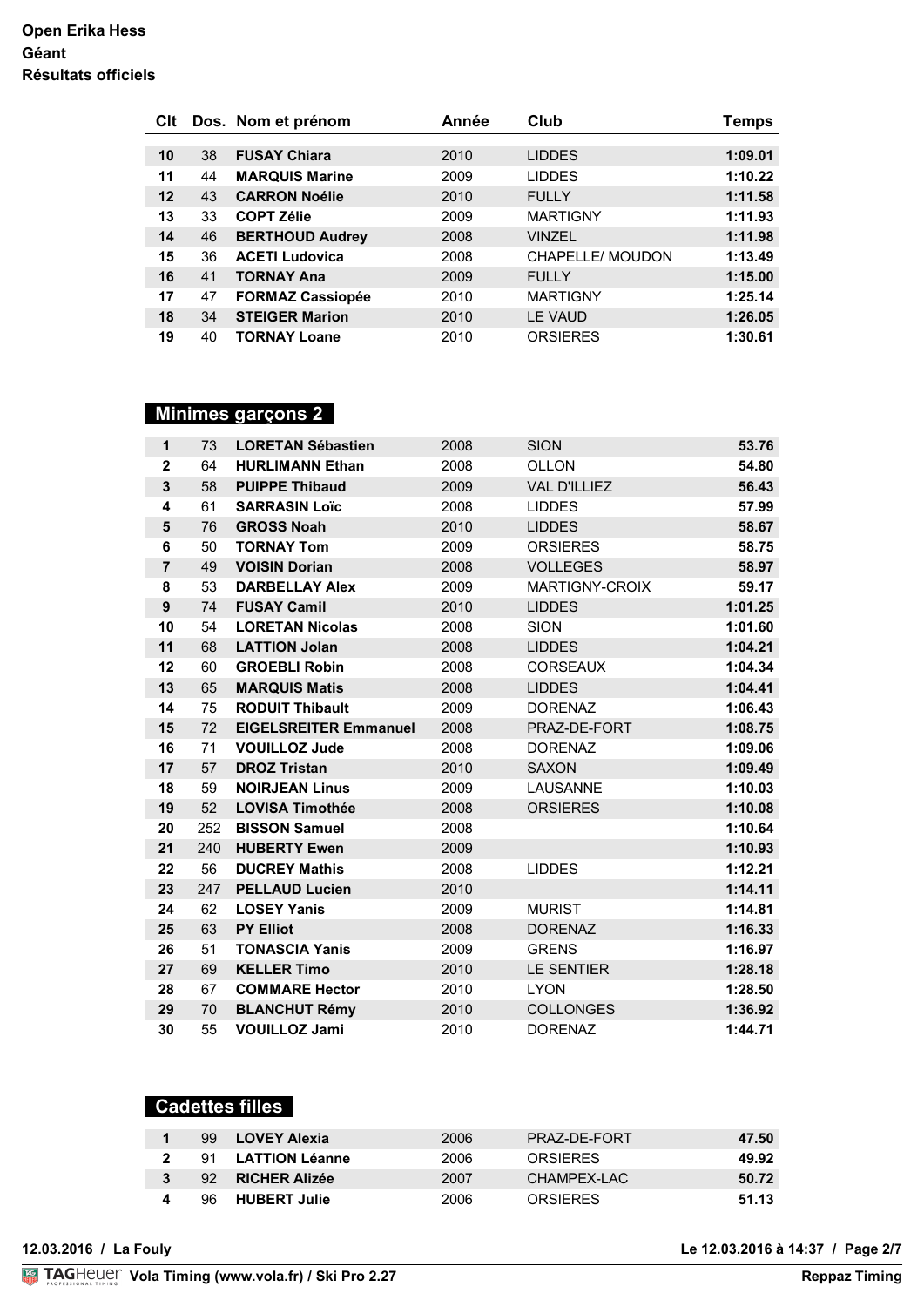| Clt            |     | Dos. Nom et prénom         | Année | Club              | <b>Temps</b> |
|----------------|-----|----------------------------|-------|-------------------|--------------|
| 5              | 86  | <b>TORNAY Emma</b>         | 2006  | <b>LIDDES</b>     | 51.26        |
| 6              | 79  | <b>QUERRY Léane</b>        | 2006  | <b>BALLAIGUES</b> |              |
|                |     |                            |       |                   | 51.78        |
| $\overline{7}$ | 81  | <b>TORNAY Maëlle</b>       | 2007  | <b>ORSIERES</b>   | 52.02        |
| 8              | 78  | <b>LATTION Elise</b>       | 2005  | <b>LIDDES</b>     | 52.04        |
| 9              | 103 | <b>GROSS Lauriane</b>      | 2007  | <b>LIDDES</b>     | 54.08        |
| 10             | 97  | <b>DROZ Noélie</b>         | 2007  | <b>SAXON</b>      | 54.49        |
| 11             | 85  | <b>AMAUDRUZ Saskia</b>     | 2007  | LE CHABLE         | 54.57        |
| 12             | 90  | <b>HEFER Charlotte</b>     | 2007  | <b>OLLON</b>      | 54.78        |
| 13             | 77  | <b>LATTION Chloé</b>       | 2007  | <b>ORSIERES</b>   | 55.98        |
| 14             | 93  | <b>LATTION Maya</b>        | 2007  | <b>LIDDES</b>     | 56.02        |
| 15             | 88  | <b>MARQUIS Emeline</b>     | 2007  | <b>LIDDES</b>     | 56.57        |
| 16             | 83  | <b>HURLIMANN Luna</b>      | 2005  | OLLON             | 57.53        |
| 17             | 84  | <b>MICHELLOD Louise</b>    | 2007  | LE CHABLE         | 58.10        |
| 18             | 102 | <b>GAY Amy</b>             | 2006  | <b>DORENAZ</b>    | 58.69        |
| 19             | 82  | <b>DARBELLAY Elodie</b>    | 2007  | <b>LA FOULY</b>   | 59.05        |
| 20             | 101 | <b>PACCOLAT Céline</b>     | 2006  | <b>VERNAYAZ</b>   | 1:02.93      |
| 21             | 89  | <b>FROSSARD Timéa</b>      | 2007  | <b>LIDDES</b>     | 1:04.48      |
| 22             | 243 | <b>LEIGHTON Vollet</b>     | 2007  |                   | 1:05.30      |
| 23             | 80  | <b>BRENDER Agathe</b>      | 2006  | <b>LIDDES</b>     | 1:05.60      |
| 24             | 98  | <b>TORNAY Cléo</b>         | 2007  | <b>FULLY</b>      | 1:07.84      |
| 25             | 87  | <b>GRINZINGER Angelina</b> | 2006  | <b>MARTIGNY</b>   | 1:11.27      |
| 26             | 94  | <b>BERTHOUD Lisa</b>       | 2006  | <b>VINZEL</b>     | 1:11.81      |

## **Cadets garçons**

| 1              | 138 | <b>FRASER Yan</b>         | 2005 | <b>PULLY</b>            | 45.49   |
|----------------|-----|---------------------------|------|-------------------------|---------|
| $\mathbf{2}$   | 129 | <b>MURI Luc</b>           | 2006 | <b>VOLLEGES</b>         | 47.75   |
| $\mathbf{3}$   | 136 | <b>VEITH Maxime</b>       | 2005 | <b>TORGON</b>           | 48.34   |
| 4              | 123 | <b>GILLET Ole</b>         | 2005 | <b>ST-LEGIER</b>        | 48.67   |
| 5              | 113 | <b>ES-BORRAT Noé</b>      | 2007 | <b>VAL D'ILLIEZ</b>     | 49.03   |
| 6              | 115 | <b>PUIPPE Quentin</b>     | 2006 | <b>VAL D'ILLIEZ</b>     | 49.22   |
| $\overline{7}$ | 108 | <b>SAILLEN Dorian</b>     | 2007 | <b>VAL D'ILLIEZ</b>     | 51.80   |
| 8              | 116 | <b>FRASER Alec</b>        | 2007 | <b>PULLY</b>            | 52.18   |
| 9              | 110 | <b>CHAPERON Florian</b>   | 2005 | <b>BLONAY</b>           | 52.27   |
| 10             | 126 | <b>LATTION Célien</b>     | 2007 | <b>LIDDES</b>           | 52.68   |
| 11             | 104 | <b>SARRASIN Yannick</b>   | 2005 | <b>LIDDES</b>           | 52.82   |
| 12             | 137 | <b>FROSSARD Matéo</b>     | 2005 | <b>LIDDES</b>           | 52.97   |
| 13             | 135 | <b>CORTHAY Bruno</b>      | 2007 | LE CHABLE               | 54.31   |
| 14             | 118 | <b>CORTHAY Benoît</b>     | 2007 | LE CHABLE               | 54.90   |
| 15             | 125 | <b>BURGAZZOLI Sam</b>     | 2007 | LE CHABLE               | 55.39   |
| 16             | 127 | D'AGOSTINI Mathéo         | 2007 | <b>OLLON</b>            | 57.10   |
| 17             | 121 | <b>MARQUIS Enzo</b>       | 2007 | <b>LIDDES</b>           | 57.12   |
| 18             | 120 | <b>ACETI Galileo</b>      | 2006 | <b>CHAPELLE/ MOUDON</b> | 58.00   |
| 19             | 109 | <b>NOIRJEAN Carl</b>      | 2006 | <b>LAUSANNE</b>         | 58.44   |
| 20             | 130 | <b>ECOEUR Corentin</b>    | 2006 | <b>VAL D'ILLIEZ</b>     | 58.66   |
| 21             | 105 | <b>GIROUD Corentin</b>    | 2005 | MARTIGNY-CROIX          | 58.89   |
| 22             | 117 | <b>BOBILLIER Baptiste</b> | 2007 | <b>LIDDES</b>           | 59.51   |
| 23             | 119 | <b>METROZ Romain</b>      | 2005 | LA CHAUX DE FOND        | 59.63   |
| 24             | 254 | <b>ESTOPPEY Arthur</b>    | 2006 |                         | 1:00.23 |
| 25             | 237 | <b>PLATSOUKAS Yassen</b>  | 2007 |                         | 1:00.49 |
| 26             | 114 | <b>GAMBA Antoine</b>      | 2005 | <b>MARTIGNY</b>         | 1:02.01 |
|                |     |                           |      |                         |         |

**12.03.2016 / La Fouly Le 12.03.2016 à 14:37 / Page 3/7**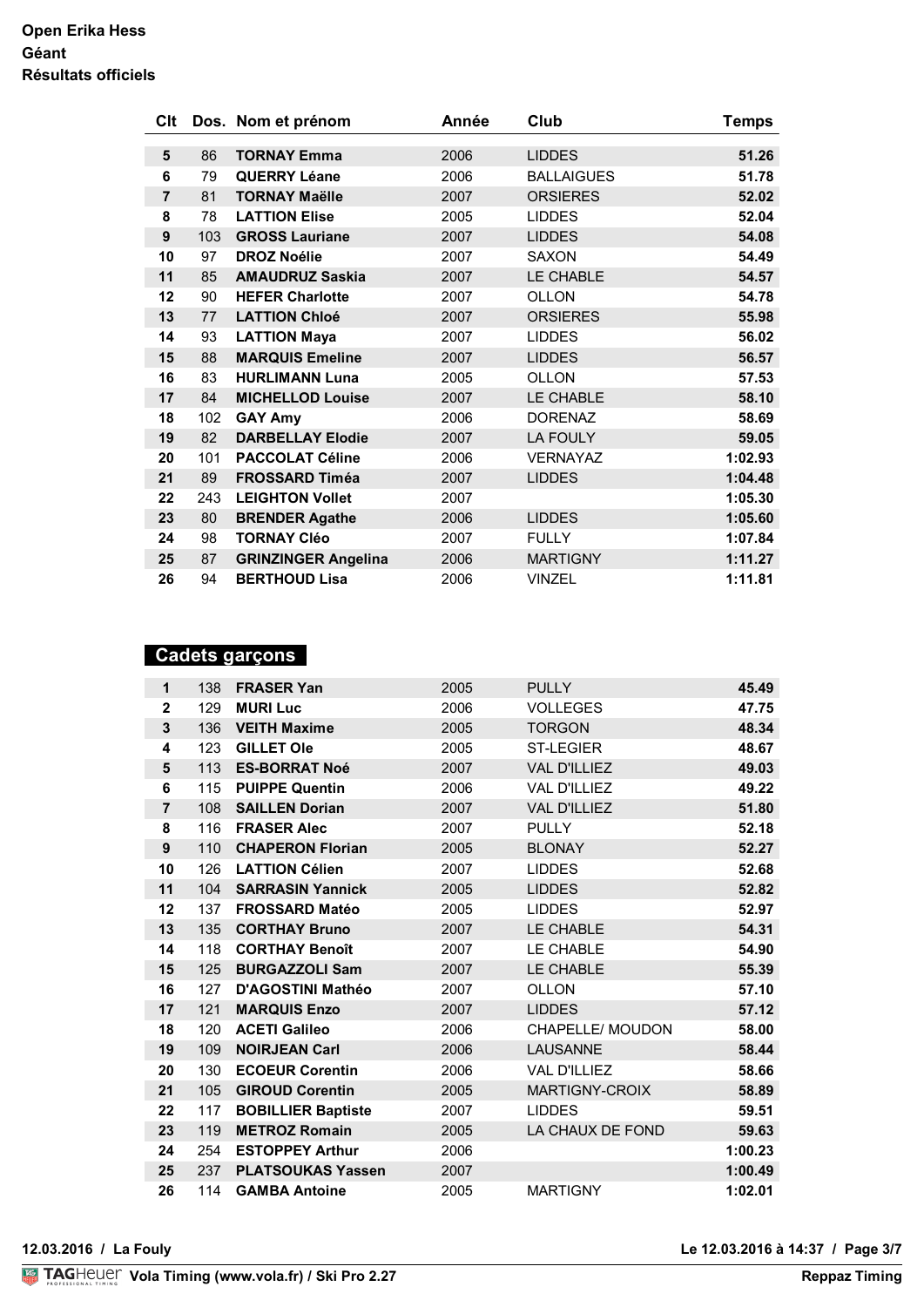| Clt |     | Dos. Nom et prénom    | Année | Club             | Temps   |
|-----|-----|-----------------------|-------|------------------|---------|
|     |     |                       |       |                  |         |
| 27  | 132 | <b>TOMATIS Matteo</b> | 2006  | <b>CLARMONT</b>  | 1:02.17 |
| 28  | 128 | <b>METROZ Emilio</b>  | 2005  | LA CHAUX DE FOND | 1:02.66 |
| 29  | 106 | <b>COPT Noa</b>       | 2006  | <b>MARTIGNY</b>  | 1:03.69 |
| 30  | 139 | <b>COPT Léo</b>       | 2007  | <b>MARTIGNY</b>  | 1:04.14 |
| 31  | 122 | <b>LOSEY Nolan</b>    | 2006  | <b>MURIST</b>    | 1:04.16 |
| 32  | 134 | <b>BIOLLAY Yanis</b>  | 2006  | <b>DORENAZ</b>   | 1:04.39 |
| 33  | 111 | <b>SUKOB Kende</b>    | 2006  | <b>DORENAZ</b>   | 1:05.13 |
| 34  | 250 | <b>DREIFUSS Jules</b> | 2006  |                  | 1:05.53 |
| 35  | 112 | <b>BERARD Kylian</b>  | 2007  | <b>ORSIERES</b>  | 1:09.91 |
| 36  | 107 | <b>GRUNIG Mounir</b>  | 2006  | <b>DORENAZ</b>   | 1:10.29 |

## **OJ Filles**

| 1              | 140 | <b>BONAVOLTA Maé</b>        | 2002 | <b>SORAL</b>          | 43.85   |
|----------------|-----|-----------------------------|------|-----------------------|---------|
| $\mathbf{2}$   | 147 | <b>HUBERT Justine</b>       | 2004 | <b>ORSIERES</b>       | 46.86   |
| 3              | 141 | <b>LONFAT Coline</b>        | 2004 | <b>ORSIERES</b>       | 46.95   |
| 4              | 146 | <b>VOISIN Ambre</b>         | 2003 | <b>VOLLEGES</b>       | 49.14   |
| 5              | 144 | <b>LOVEY Morgane</b>        | 2004 | PRAZ-DE-FORT          | 49.81   |
| 6              | 152 | <b>RODIO-BARBEZAT Alice</b> | 2003 | <b>LES DIABLERETS</b> | 52.14   |
| $\overline{7}$ | 142 | <b>KOZIOL Lucie</b>         | 2001 | <b>JUSSY</b>          | 53.28   |
| 8              | 149 | <b>HEFER Pauline</b>        | 2004 | <b>OLLON</b>          | 53.67   |
| 9              | 145 | <b>HUBER Anne</b>           | 2000 | <b>JUSSY</b>          | 1:00.47 |
| 10             | 151 | <b>CARRON Charline</b>      | 2004 | <b>FULLY</b>          | 1:01.40 |
| 11             | 248 | <b>DREIFUSS Alice</b>       | 2004 |                       | 1:03.81 |
| 12             | 150 | <b>NOGRO Sarah</b>          | 2004 | <b>DORENAZ</b>        | 1:13.67 |

# **OJ Garçons**

| 1              | 157 | <b>ROULET Thomas</b>      | 2000 | <b>BLONAY</b>         | 42.70   |
|----------------|-----|---------------------------|------|-----------------------|---------|
| $\mathbf{2}$   | 165 | <b>BURGAZZOLI Noé</b>     | 2003 | LE CHABLE             | 45.99   |
| 3              | 163 | <b>GROSS Maxime</b>       | 2003 | <b>LIDDES</b>         | 46.73   |
| 4              | 161 | <b>PESENTI Evan</b>       | 2004 | <b>BLONAY</b>         | 47.92   |
| 5              | 155 | <b>DROZ Justin</b>        | 2004 | <b>SAXON</b>          | 47.94   |
| 6              | 156 | <b>TORNAY Célien</b>      | 2003 | <b>ORSIERES</b>       | 48.39   |
| $\overline{7}$ | 164 | <b>SARRASIN Michaël</b>   | 2003 | <b>LIDDES</b>         | 49.35   |
| 8              | 244 | <b>VALDENAIRE Vincent</b> | 2004 |                       | 50.01   |
| 9              | 158 | <b>HOHERMUTH Fabien</b>   | 2001 | <b>BRAMOIS</b>        | 56.43   |
| 10             | 249 | <b>BISSON Mathys</b>      | 2003 |                       | 57.07   |
| 11             | 160 | <b>GIROUD Arno</b>        | 2004 | <b>MARTIGNY-CROIX</b> | 57.90   |
| 12             | 159 | <b>BERTHOUD Max</b>       | 2004 | <b>VINZEL</b>         | 59.35   |
| 13             | 154 | <b>LOSEY Bryan</b>        | 2004 | <b>MURIST</b>         | 1:04.82 |

# **Vétérans dammes**

|                | 166 VOISIN Claire | 1970  | VOLLEGES | 46.29 |
|----------------|-------------------|-------|----------|-------|
| $\overline{2}$ | 167 RAUSIS Eliane | 1953. | TA FOULY | 53.94 |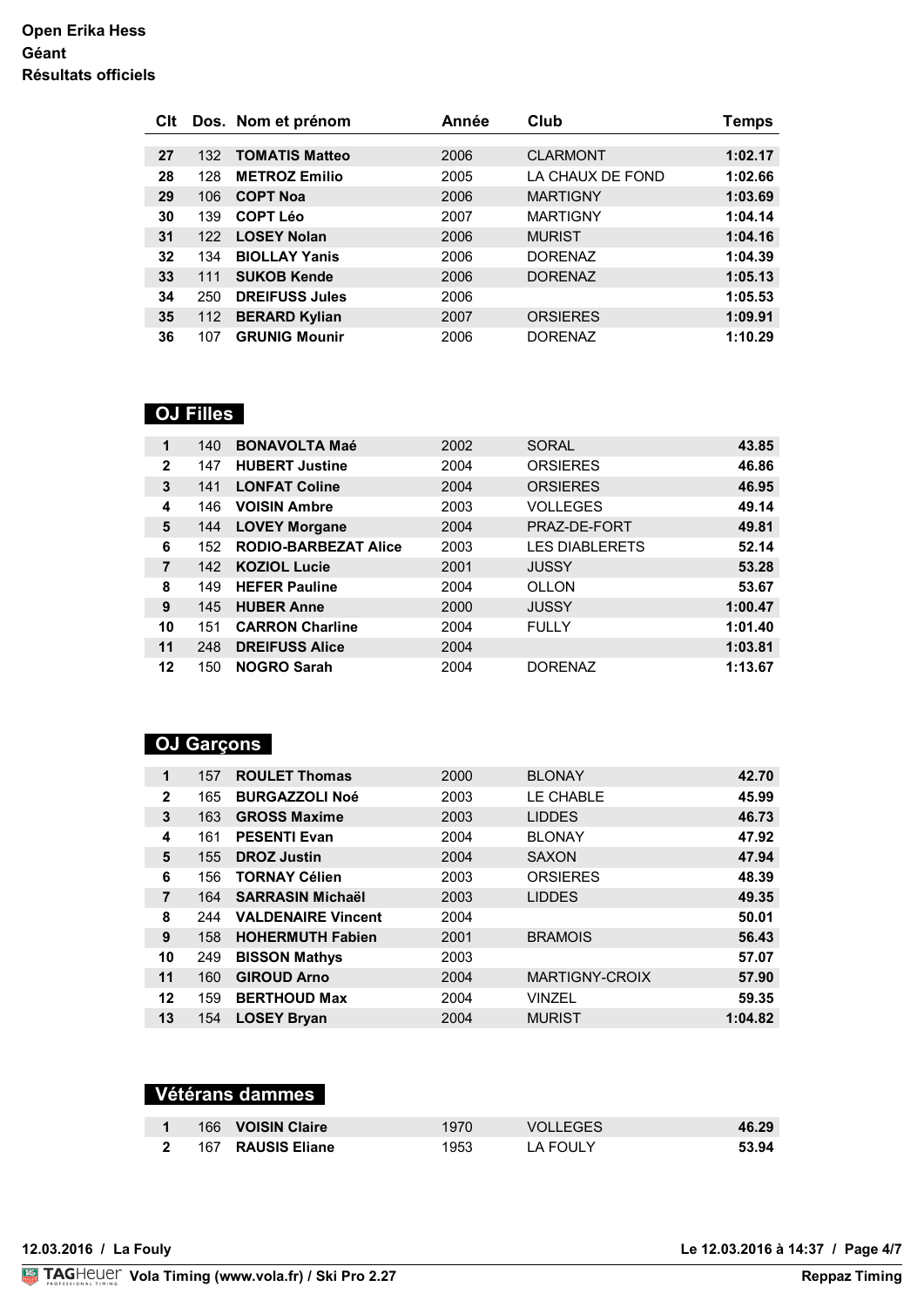| <b>C</b> lt  |     | Dos. Nom et prénom          | Année | Club              | <b>Temps</b> |
|--------------|-----|-----------------------------|-------|-------------------|--------------|
|              |     |                             |       |                   |              |
|              |     | Vétérans hommes             |       |                   |              |
| $\mathbf 1$  | 172 | <b>LATTION Dominique</b>    | 1957  | <b>LIDDES</b>     | 44.28        |
| $\mathbf{2}$ | 173 | <b>ROULET Michel</b>        | 1963  | <b>BLONAY</b>     | 44.70        |
| 3            | 180 | <b>VEITH Patrick</b>        | 1966  | <b>TORGON</b>     | 45.04        |
| 4            | 245 | <b>SUTTERLIN Dominique</b>  | 1955  |                   | 47.66        |
| 5            | 184 | <b>FIORA Jean-Paul</b>      | 1958  | <b>ORSIERES</b>   | 47.87        |
| 6            | 178 | <b>D'AGOSTINI Gianni</b>    | 1970  | OLLON             | 48.19        |
| 7            | 175 | <b>KOZIOL Martin</b>        | 1962  | <b>JUSSY</b>      | 48.82        |
| 8            | 177 | <b>SARRASIN Bernard</b>     | 1963  | <b>LIDDES</b>     | 51.84        |
| 9            | 174 | <b>HOHERMUTH Adrien</b>     | 1967  | <b>BRAMOIS</b>    | 54.31        |
| 10           | 170 | <b>MAILLEFER Daniel</b>     | 1948  | <b>BALLAIGUES</b> | 55.19        |
| 11           | 255 | <b>ESTOPPEY Patrick</b>     | 1967  |                   | 55.57        |
| 12           | 183 | <b>CARRON Edmond</b>        | 1945  | MARTIGNY-CROIX    | 58.32        |
| 13           | 168 | <b>FAVRE Samuel</b>         | 1965  | <b>DORENAZ</b>    | 58.96        |
| 14           | 169 | <b>GALLER Florian</b>       | 1970  | <b>LAUSANNE</b>   | 1:00.59      |
| 15           | 179 | <b>VOUILLOZ Pierre-Yves</b> | 1949  | <b>DORENAZ</b>    | 1:00.73      |
| 16           | 176 | <b>WURGLER Marcel</b>       | 1941  | <b>DORENAZ</b>    | 1:09.83      |

## **Dames**

| 1              | 194 | <b>MURI Mélanie</b>              | 1979 | <b>VOLLEGES</b> | 44.84   |
|----------------|-----|----------------------------------|------|-----------------|---------|
| $\mathbf{2}$   | 198 | <b>FUSAY Marie</b>               | 1985 | <b>LIDDES</b>   | 47.94   |
| 3              | 197 | <b>PICHONNAZ-MICHEL Carine</b>   | 1977 | LE BOUVERET     | 48.63   |
| 4              | 192 | <b>RIEGER Véra</b>               | 1974 | <b>OLLON</b>    | 48.74   |
| 5              | 185 | <b>HUBERT Rose-Marie</b>         | 1974 | <b>ORSIERES</b> | 49.54   |
| 6              | 187 | <b>LATTION Line</b>              | 1979 | <b>LIDDES</b>   | 49.72   |
| $\overline{7}$ | 201 | <b>LATTION Laetitia</b>          | 1983 | <b>SALVAN</b>   | 51.52   |
| 8              | 207 | <b>SARRASIN Anne-Marie</b>       | 1971 | <b>ORSIERES</b> | 51.75   |
| 9              | 204 | <b>MARQUIS Eve</b>               | 1981 | <b>LIDDES</b>   | 52.01   |
| 10             | 189 | <b>D'AGOSTINI Catherine</b>      | 1972 | <b>OLLON</b>    | 52.32   |
| 11             | 199 | <b>PASQUIER Tatiana</b>          | 1995 | CHÂTEAU D'OEX   | 52.79   |
| 12             | 203 | <b>LEDERMANN Laurence</b>        | 1978 | <b>DORENAZ</b>  | 53.00   |
| 13             | 206 | <b>CARRON-DARBELLAY Florence</b> | 1973 | MARTIGNY-CROIX  | 55.23   |
| 14             | 188 | <b>TONASCIA Céline</b>           | 1997 | <b>GRENS</b>    | 56.56   |
| 15             | 246 | <b>GAY Valérie</b>               | 1991 |                 | 57.71   |
| 16             | 202 | <b>VOUILLOZ Yan Fei</b>          | 1979 | <b>DORENAZ</b>  | 57.84   |
| 17             | 186 | <b>BALLAY Cynthia</b>            | 1996 | <b>DORENAZ</b>  | 58.20   |
| 18             | 191 | <b>GRANGER Margaux</b>           | 1997 | <b>DORENAZ</b>  | 58.55   |
| 19             | 195 | <b>NOIRJEAN Sophie</b>           | 1971 | <b>LAUSANNE</b> | 1:00.51 |
| 20             | 190 | <b>HALDEMANN Marcia</b>          | 1979 | <b>MARLY</b>    | 1:05.85 |
| 21             | 193 | <b>VOUILLOZ Delphine</b>         | 1972 | <b>DORENAZ</b>  | 1:08.56 |

## **Hommes**

|   | 241  | <b>DROZ Benoit</b>     | 1974 |               | 41.79 |
|---|------|------------------------|------|---------------|-------|
|   |      | 210 FUSAY Christophe   | 1981 | <b>LIDDES</b> | 42.36 |
|   | 219  | <b>GROSS Nicolas</b>   | 1978 | <b>LIDDES</b> | 43.26 |
| 4 |      | 236 TORNAY Jean-Daniel | 1978 |               | 43.34 |
| 5 | 226. | <b>LATTION Romain</b>  | 1980 | <b>LIDDES</b> | 43.62 |

**12.03.2016 / La Fouly Le 12.03.2016 à 14:37 / Page 5/7**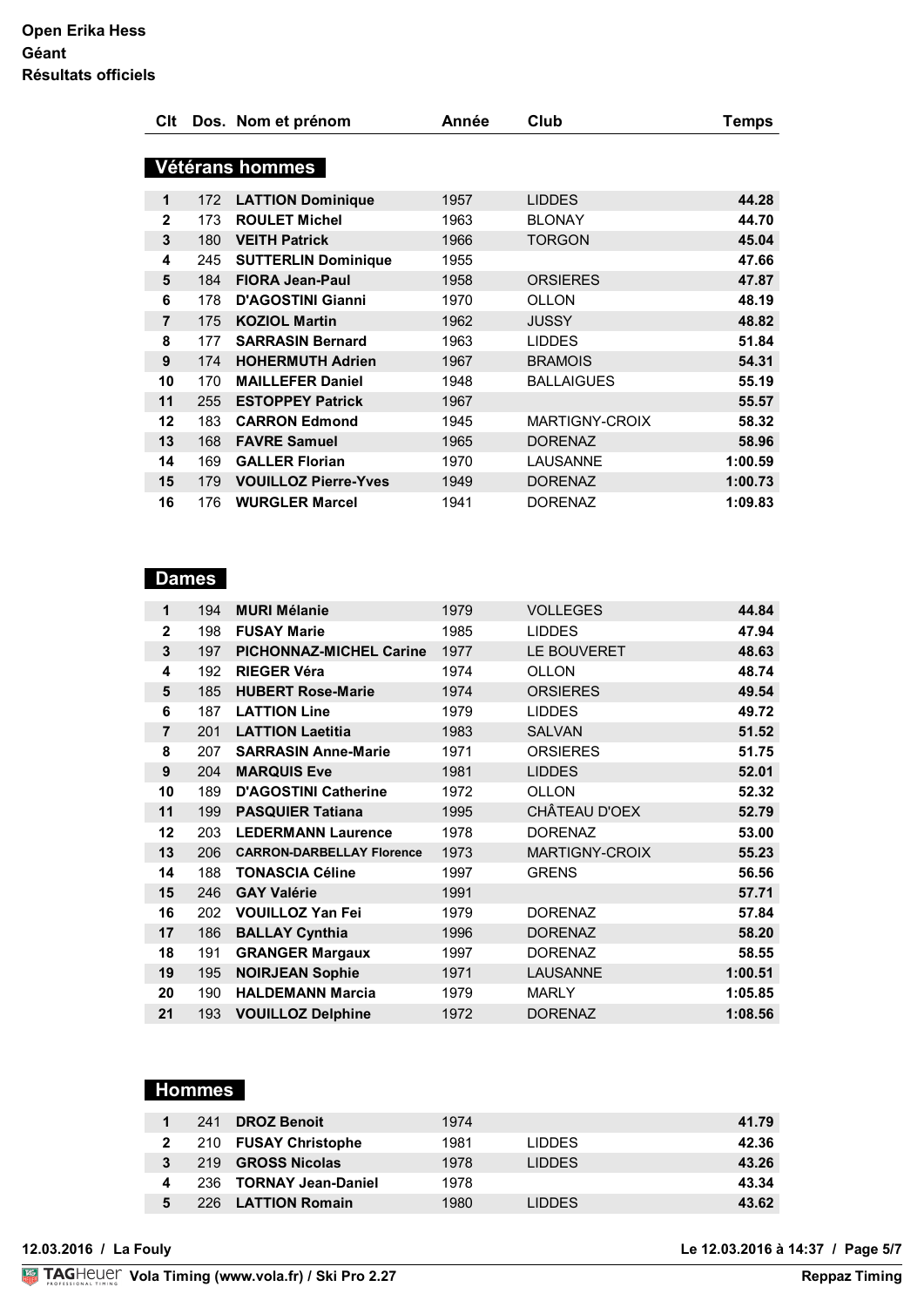| Clt |     | Dos. Nom et prénom       | Année | Club              | <b>Temps</b> |
|-----|-----|--------------------------|-------|-------------------|--------------|
|     |     |                          |       |                   |              |
| 6   | 229 | <b>FUSAY Jérémy</b>      | 1983  | <b>LIDDES</b>     | 43.98        |
| 7   | 225 | <b>TORNAY Thierry</b>    | 1972  | <b>LIDDES</b>     | 44.06        |
| 8   | 214 | <b>MARQUIS Frédéric</b>  | 1981  | <b>LIDDES</b>     | 44.16        |
| 9   | 222 | <b>LOVEY Vincent</b>     | 1993  | <b>BRUSON</b>     | 45.58        |
| 10  | 223 | <b>RODUIT Julian</b>     | 1980  | <b>DORENAZ</b>    | 47.58        |
| 11  | 224 | <b>BALLAY Stéphane</b>   | 1998  | <b>DORENAZ</b>    | 47.98        |
| 12  | 228 | <b>FROSSARD Aurélien</b> | 1977  | <b>LIDDES</b>     | 48.04        |
| 13  | 230 | <b>TOMATIS Nicolas</b>   | 1973  | <b>CLARMONT</b>   | 50.73        |
| 14  | 217 | <b>LEDERMANN Yves</b>    | 1976  | <b>DORENAZ</b>    | 52.35        |
| 15  | 208 | <b>COPT Bertrand</b>     | 1973  | <b>MARTIGNY</b>   | 52.36        |
| 16  | 213 | <b>PACCOLAT Johan</b>    | 1980  | <b>VERNAYAZ</b>   | 52.83        |
| 17  | 216 | <b>PY Christian</b>      | 1977  | <b>DORENAZ</b>    | 53.82        |
| 18  | 227 | <b>QUERRY Yannick</b>    | 1974  | <b>BALLAIGUES</b> | 53.87        |
| 19  | 209 | <b>VOUILLOZ Julien</b>   | 1981  | <b>DORENAZ</b>    | 54.06        |
| 20  | 211 | <b>RAMPONI Hervé</b>     | 1972  | <b>BELMONT</b>    | 54.64        |
| 21  | 220 | <b>COSTA Bruno</b>       | 1979  | <b>MARTIGNY</b>   | 55.41        |
| 22  | 215 | <b>HALDEMANN Hugo</b>    | 1977  | <b>MARLY</b>      | 57.01        |
| 23  | 253 | <b>LOSEY Bertrand</b>    | 1974  |                   | 57.42        |
| 24  | 256 | <b>MARTINIO Paolo</b>    | 1976  |                   | 1:01.24      |

## **Surf enfants**

|  | 234 AMENDOLA Félix | 2003 | LE MONT/LAUSANNE | 1:10.12 |
|--|--------------------|------|------------------|---------|
|  | 2 233 LOSEY Nolan  | 2006 | <b>MURIST</b>    | 1:18.36 |

# **Surf adultes**

|  | 1 231 VOUILLOZ Christophe | 1979 | <b>DORENAZ</b>   | 51.00   |
|--|---------------------------|------|------------------|---------|
|  | 2 232 AMENDOLA Claude     | 1964 | LE MONT/LAUSANNE | 1:03.09 |

## **Catégorie : Télémark**

|  |  | 238 PLATSOUKAS Vassili | 1963 | 55.77 |
|--|--|------------------------|------|-------|
|--|--|------------------------|------|-------|

## **Non classés**

#### **Absents (19)**

| 6   | <b>FORT Léna</b>        | 2013 | <b>LIDDES</b>     |  |
|-----|-------------------------|------|-------------------|--|
| 66  | <b>FORT Soane</b>       | 2010 | <b>LIDDES</b>     |  |
| 95  | <b>BALLESTRAZ Enola</b> | 2006 | <b>DORENAZ</b>    |  |
| 100 | <b>FORT Maëlys</b>      | 2007 | <b>LIDDES</b>     |  |
|     | 124 VOLLET Lighton      | 2007 | <b>ORSIERES</b>   |  |
| 131 | <b>SUTTERLIN Jules</b>  | 2006 | <b>ORSIERES</b>   |  |
| 133 | <b>JORIS Justin</b>     | 2006 | <b>ORSIERES</b>   |  |
| 143 | <b>RAUSIS Isaline</b>   | 2003 | <b>DORENAZ</b>    |  |
| 148 | <b>STRUB Sophie</b>     | 2001 | <b>DIABLERETS</b> |  |
|     |                         |      |                   |  |

**12.03.2016 / La Fouly Le 12.03.2016 à 14:37 / Page 6/7**